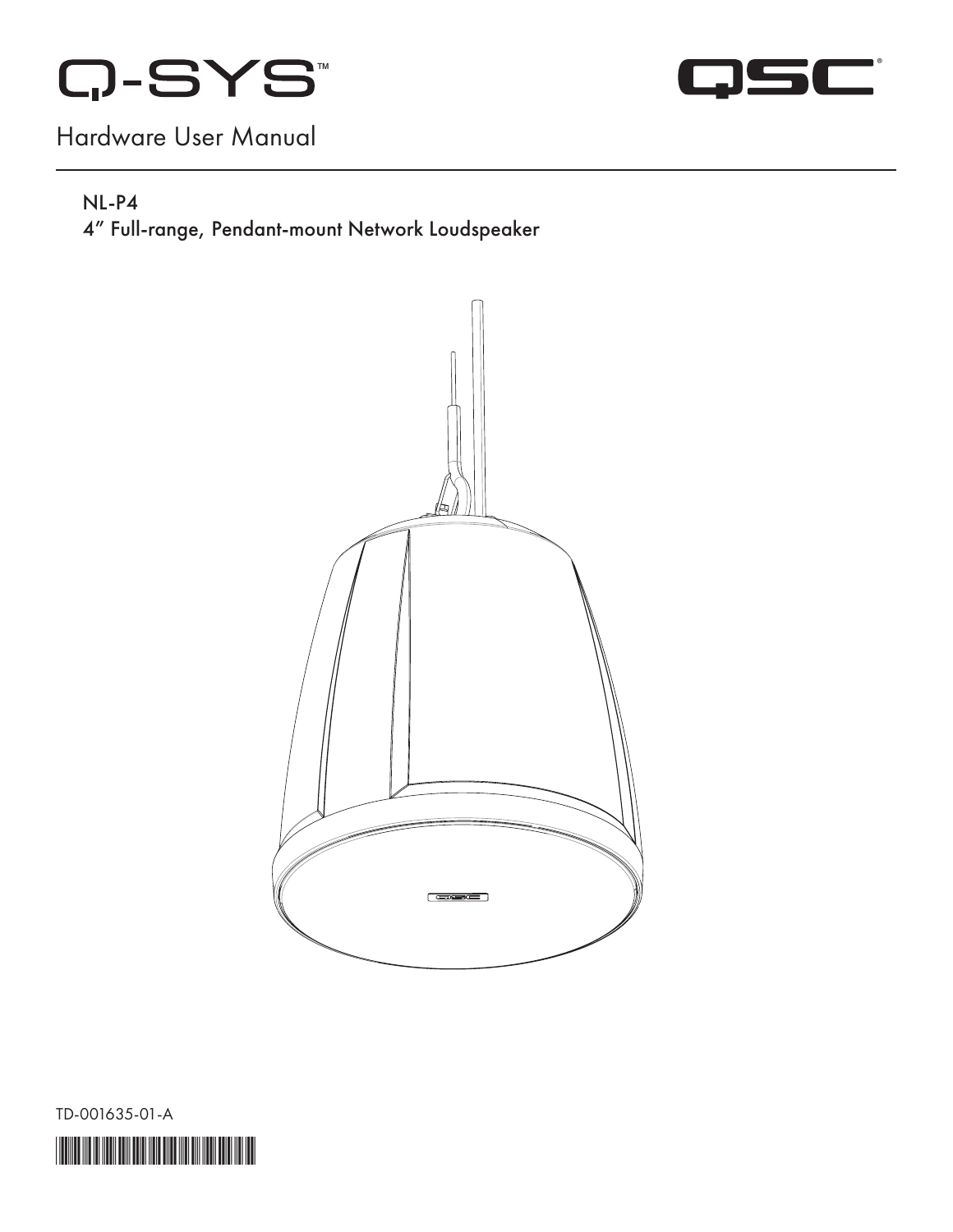## EXPLANATION OF TERMS AND SYMBOLS

The term "WARNING" indicates instructions regarding personal safety. Failure to follow them may result in bodily injury or death.

The term "**CAUTION**" indicates instructions regarding possible damage to physical equipment. Failure to follow them may result in equipment damage to equipment that may not be covered under the warranty.

The term "IMPORTANT" indicates instructions or information that are vital to the successful completion of the procedure.

The term "NOTE" indicates additional useful information.



The lightning flash with arrowhead symbol in a triangle alerts the user to the presence of uninsulated dangerous voltage within the product's enclosure that may constitute a risk of electric shock to humans.

The exclamation point within a triangle alerts the user to important safety, operating, and maintenance instructions in this manual.



IMPORTANT SAFETY INSTRUCTIONS



WARNING!: TO PREVENT FIRE OR ELECTRIC SHOCK, DO NOT EXPOSE THIS EQUIPMENT TO RAIN OR MOISTURE.

- 1. Read, follow, and keep these instructions.
- 2. Heed all warnings.
- 3. Do not use this apparatus near water.
- 4. Clean only with a dry cloth.
- 5. Do not install near heat sources such as radiators, heat registers, stoves, or other apparatus (including amplifiers) that produce heat.
- 6. Only use attachments/accessories specified by the manufacturer.
- 7. Refer all servicing to qualified service personnel. Servicing is required when the apparatus has been damaged in any way, such as when the power supply cord or plug is damaged, liquid has been spilled or objects have fallen into the apparatus, the apparatus has been exposed to rain or moisture, does not operate normally, or has been dropped.
- 8. Do not use this apparatus in or near water or liquids.
- 9. Do not submerge the apparatus in water or liquids.
- 10. Do not use any aerosol spray, cleaner, disinfectant or fumigant on, near or into the apparatus.
- 11. Adhere to all applicable, local codes.
- 12. Consult a licensed, professional engineer when any doubt or questions arise regarding a physical equipment installation.

## Maintenance and Repair

WARNING: Advanced technology, e.g., the use of modern materials and powerful electronics requires specially adapted maintenance and repair methods. To avoid a danger of subsequent damage to the apparatus, injuries to persons and/or the creation of additional safety hazards, all maintenance or repair work on the apparatus should be performed only by a QSC authorized service station or an authorized QSC international distributor. QSC is not responsible for any injury, harm or related damages arising from any failure of the customer, owner or user of the apparatus to facilitate those repairs.

IMPORTANT! PoE Power Input – PoE+ Type 2 Class 4 capable. See ["Connections and Controls".](#page-3-0)

# Cleaning

WARNING: Liquids entering the housing may damage the internal electronics. Keep liquids away and do not use any solvents or chemicals to clean this product. Clean only with a soft, slightly damp or dry cloth.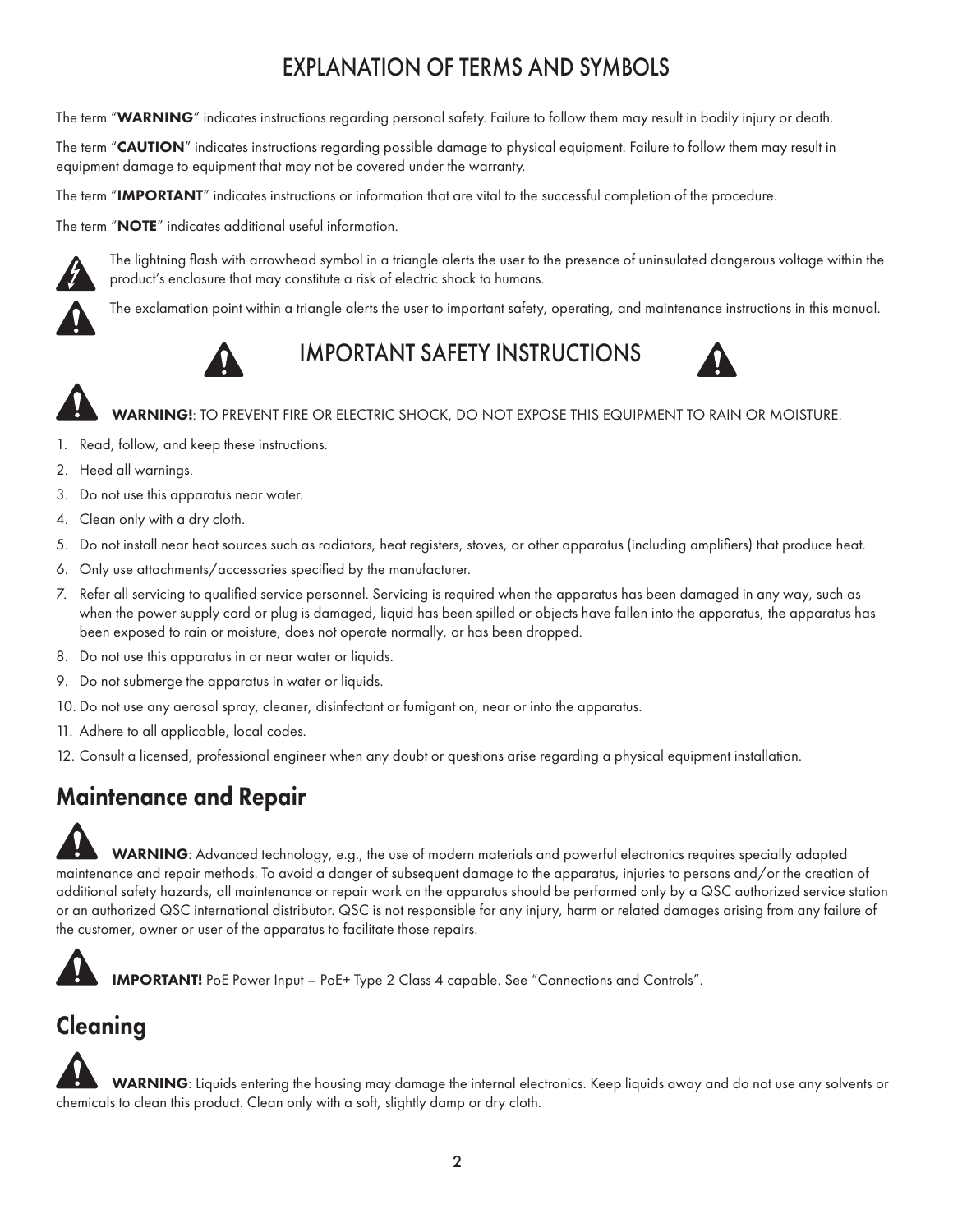# Specifications and Dimensions

Product specifications and dimension drawings for the NL-P4 can be found online at [www.qsc.com.](http://www.qsc.com)

# FCC Statement

NOTE: This equipment has been tested and found to comply with the limits for a Class B digital device, pursuant to part 15 of the FCC Rules. These limits are designed to provide reasonable protection against harmful interference in a residential installation. This equipment generates, uses and can radiate radio frequency energy and, if not installed and used in accordance with the instructions, may cause harmful interference to radio communications. However, there is no guarantee that interference will not occur in a particular installation. If this equipment does cause harmful interference to radio or television reception, which can be determined by turning the equipment off and on, the user is encouraged to try to correct the interference by one or more of the following measures

- Reorient or relocate the receiving antenna.
- Increase the separation between the equipment and receiver.
- Connect the equipment into an outlet on a circuit different from that to which the receiver is connected.
- Consult the dealer or an experienced radio/TV technician for help

## **Environmental**

- Expected Product Life Cycle: 10 years
- Storage Temperature Range: -20°C to +60°C
- Relative Humidity: 5 to 85% RH, non-condensing

## RoHS Statement

The QSC Q-SYS NL-P4 is in compliance with European Directive 2011/65/EU – Restriction of Hazardous Substances (RoHS2).

The QSC Q-SYS NL-P4 is in compliance with "China RoHS" directives per GB/T 26572. The following chart is provided for product use in China and its territories:

|                                                                                                                                                                                                                                                                                                                                                                                                                                                                                                                               | QSC Q-SYS NL-P4        |            |           |                 |               |                  |  |
|-------------------------------------------------------------------------------------------------------------------------------------------------------------------------------------------------------------------------------------------------------------------------------------------------------------------------------------------------------------------------------------------------------------------------------------------------------------------------------------------------------------------------------|------------------------|------------|-----------|-----------------|---------------|------------------|--|
| 部件名称                                                                                                                                                                                                                                                                                                                                                                                                                                                                                                                          | 有害物质                   |            |           |                 |               |                  |  |
| (Part Name)                                                                                                                                                                                                                                                                                                                                                                                                                                                                                                                   | (Hazardous Substances) |            |           |                 |               |                  |  |
|                                                                                                                                                                                                                                                                                                                                                                                                                                                                                                                               | 铅<br>(Pb)              | 汞<br>(Hg)  | 镉<br>(Cd) | 六价铬<br>(Cr(vi)) | 多溴联苯<br>(PBB) | 多溴二苯醚<br>(PBDE)  |  |
| 电路板组件<br>(PCB Assemblies)                                                                                                                                                                                                                                                                                                                                                                                                                                                                                                     | X                      | $\bigcirc$ | Ο         | Ω               | ∩             | $\left( \right)$ |  |
| 机壳装配件<br>(Chassis<br>Assemblies)                                                                                                                                                                                                                                                                                                                                                                                                                                                                                              | X                      | O          | O         | O               | $\bigcirc$    | ∩                |  |
| 本表格依据 SJ/T 11364 的规定编制。                                                                                                                                                                                                                                                                                                                                                                                                                                                                                                       |                        |            |           |                 |               |                  |  |
| O: 表示该有害物质在该部件所有均质材料中的含量均在 GB/T 26572 规定的限量要求以下。                                                                                                                                                                                                                                                                                                                                                                                                                                                                              |                        |            |           |                 |               |                  |  |
| X: 表示该有害物质至少在该部件的某一均质材料中的含量超出 GB/T 26572 规定的限量要求。                                                                                                                                                                                                                                                                                                                                                                                                                                                                             |                        |            |           |                 |               |                  |  |
| (目前由于技术或经济的原因暂时无法实现替代或减量化。)                                                                                                                                                                                                                                                                                                                                                                                                                                                                                                   |                        |            |           |                 |               |                  |  |
| This table is prepared following the requirement of SJ/T 11364.<br>O: Indicates that the concentration of the substance in all homogeneous materials of the part is below the relevant<br>threshold specified in GB/T 26572.<br>X: Indicates that the concentration of the substance in at least one of all homogeneous materials of the part is above the<br>relevant threshold specified in GB/T 26572.<br>(Replacement and reduction of content cannot be achieved currently because of the technical or economic reason.) |                        |            |           |                 |               |                  |  |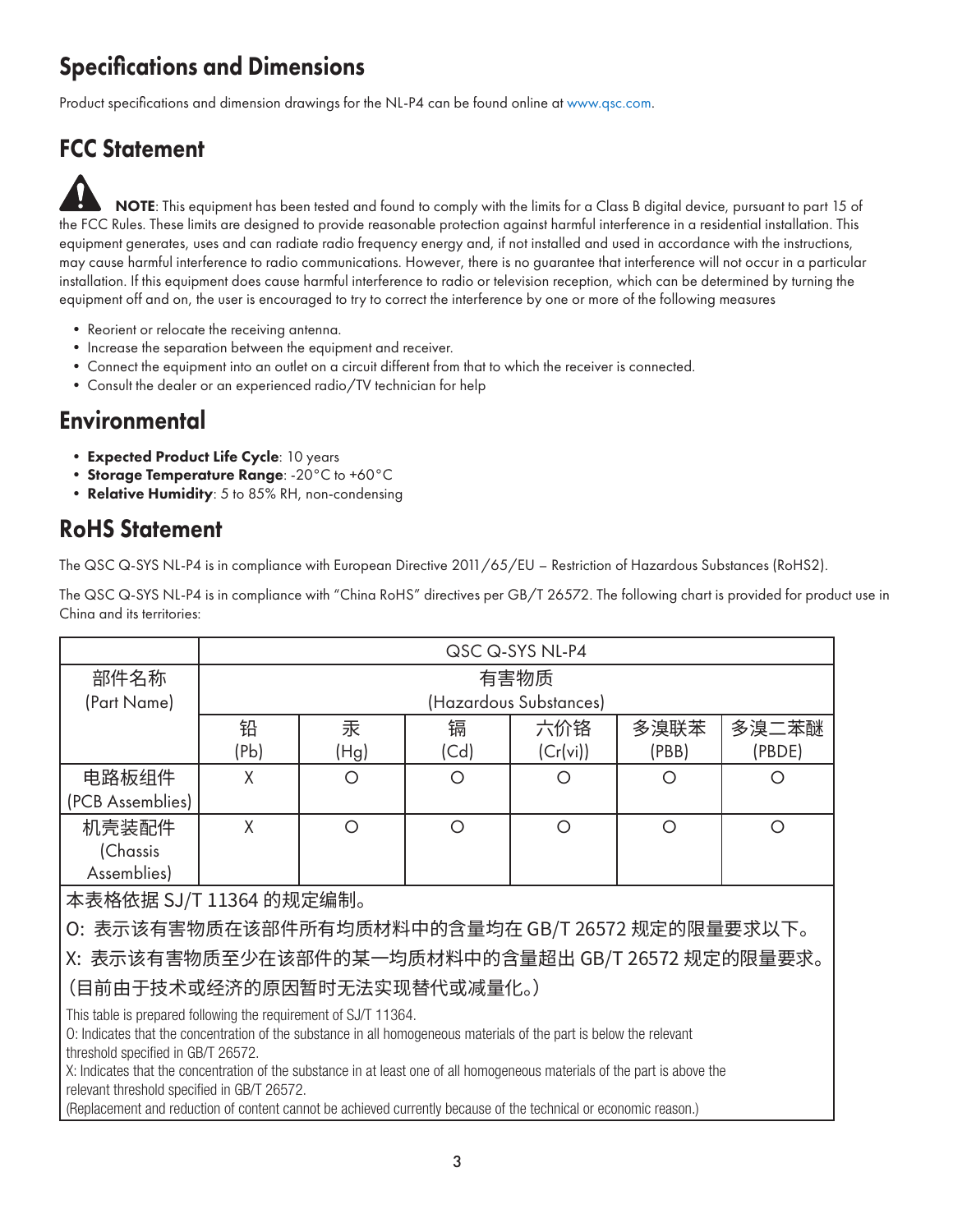## What's in the Box

| (1x)<br>$NL-P4$                | $\sim$ | (1x)<br>Snap-fit<br>magnetic<br>grille | 9<br>9<br>9<br>ඏ.<br>s<br>⊷ | (1x)<br>Protective<br>cover   | (2x)<br>Quick-<br>link cable<br>assemblies* |
|--------------------------------|--------|----------------------------------------|-----------------------------|-------------------------------|---------------------------------------------|
| (2x)<br>Slip-lock<br>fasteners |        | (1x)<br>Warranty<br>statement          |                             | (1x)<br>Safety<br>information |                                             |

\*Length 3.25m/128in, 2mm thickness

# <span id="page-3-0"></span>Connections and Controls

- LAN/PoE: RJ-45 connector for Q-SYS Gigabit Ethernet and Power over Ethernet (PoE). Cat5e cabling or better required. PoE+ Type 2 Class 4 capable.
- **• ID Button**: Press to identify this product in Q-SYS Designer Software and Q-SYS Configurator. The STATUS LED blinks when in ID mode. Press again to turn off.
- **• Reset Button**: Use the Reset button to restore default network settings and recover factory default settings. Before attempting a reset, refer to the [Q-SYS Help](https://q-syshelp.qsc.com/) for details.



— Figure 1—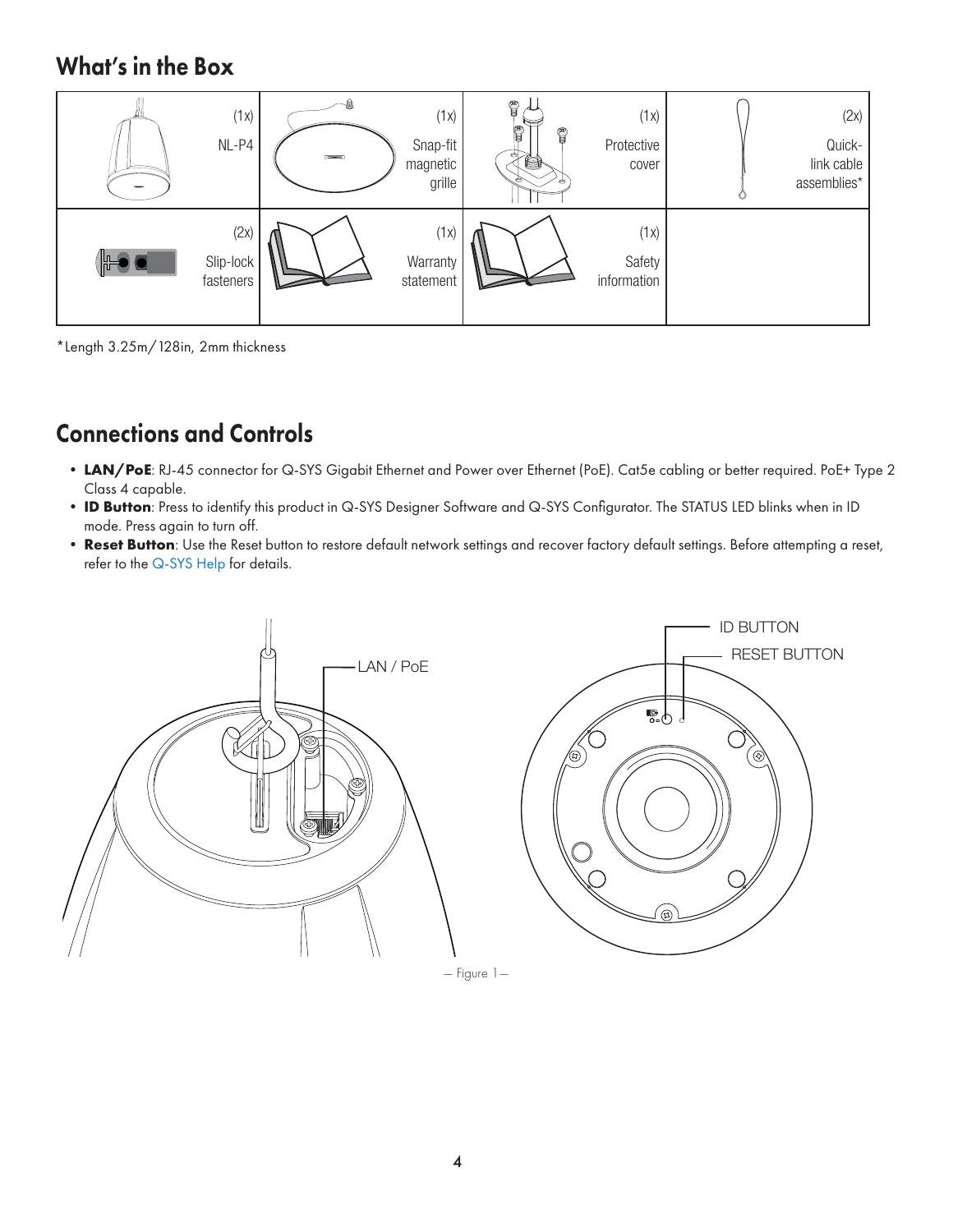## **Installation**

### Suspend the Loudspeaker



WARNING!: Do not attach the snap hook to the loudspeaker or any other load until the hanger cable has been anchored to a suitable structural member.

- 1. Insert the wire cable into the appropriate hole in the fastener (see Figure 2). The fastener's two holes are directional so that the cable will only insert one way; if it will not go through, the cable is inserted into the wrong hole.
- 2. Loop the cable over the structural member where the loudspeaker is to hang. The structure must be capable of supporting at least 5× the weight of the loudspeaker NL-P4: 17.5 lb or 8 kg.

NOTE: Building codes in some jurisdictions may require higher safety factors.

- 3. Insert the cable through the other hole in the fastener.
- 4. Adjust the length of the cable hang so the snap hook is at the desired height. To shorten the hang, simply pull the cable further through one or both holes in the fastener (Figure 3). To lengthen the hang or to remove the cable from the structural member, insert the release key into the appropriate release key hole; this will unlock that hole in the fastener and allow the cable to move in the other direction (Figure 4).



#### WARNING!: Never insert the release key while there is a load on the hanger cable.

5. Attach the snap hook to the suspension tab on the loudspeaker (Figure 5). Make sure the safety latch on the hook closes fully with the loudspeaker attached before you transfer the weight of the loudspeaker to the cable.



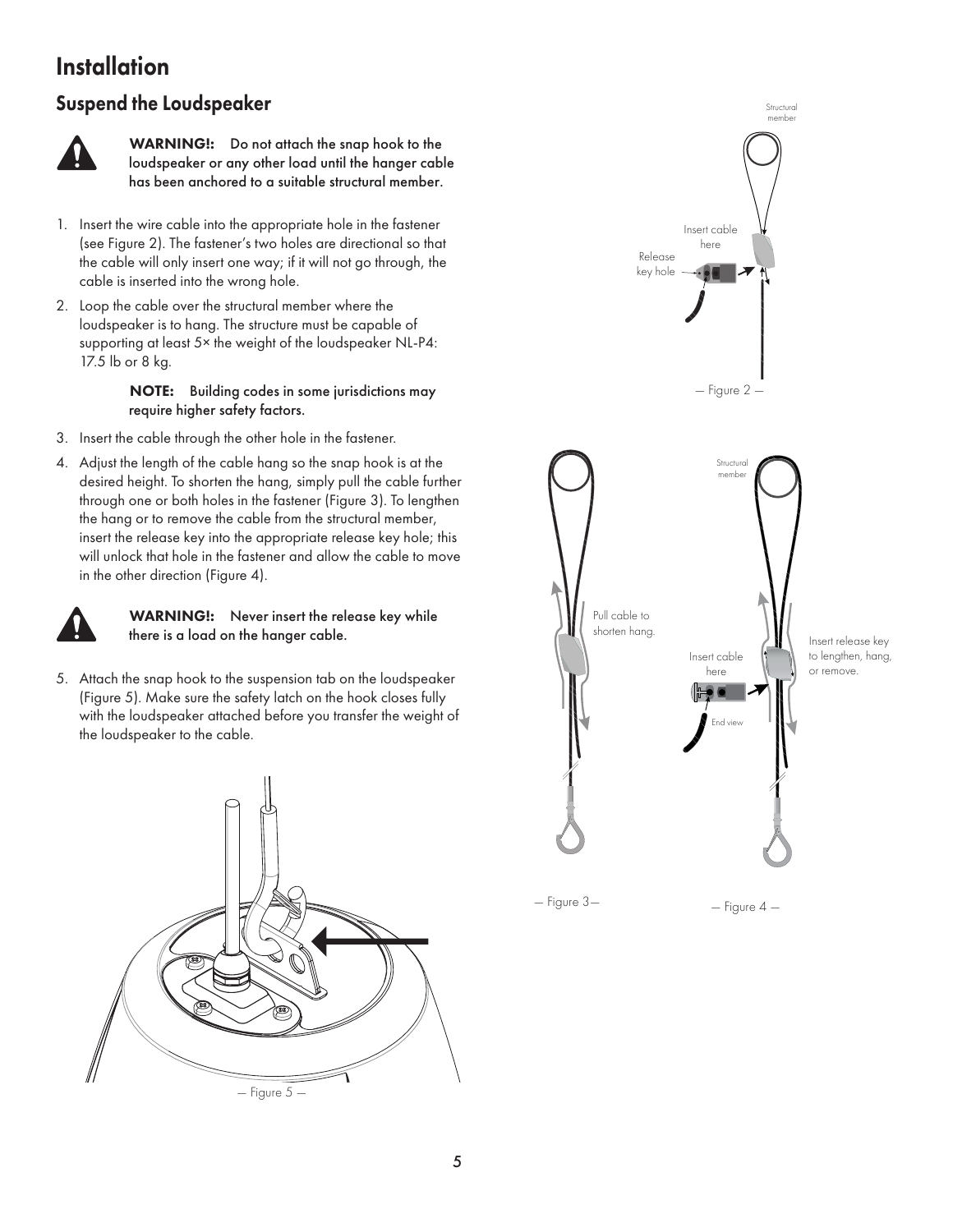### Wire the Loudspeakers

Refer to Figure 6.

- 1. On the top of the enclosure, remove the protective cover for the input connector.
- 2. Pass the unterminated CAT cable through the protective cover and terminate with an RJ45 connector. Plug the RJ45 connector securely into the jack.
- 3. Reinstall the protective cover.



### Confirm Connections

1. Once the NL-P4 is connected to a suitable PoE/PoE+ network switch or midspan injector, check the RJ45 jack LEDs for network status.

| Left LED            | <b>Right LED</b>                   |  |  |
|---------------------|------------------------------------|--|--|
| Yellow              | Green                              |  |  |
| Dark - Disconnected | Dark - Disconnected/10Mbps/100Mbps |  |  |
| Solid - Link        | Solid - 1 Gigabit Link             |  |  |
| Flashing - Activity |                                    |  |  |



2. For Q-SYS status check the status LED under the grille (see Figure 7).

|         | <b>Identify</b>   | <b>Initializing</b> | Fault           |  |
|---------|-------------------|---------------------|-----------------|--|
| $NL-P4$ | Yellow - Flashing | Blue - Breathing    | Red - Breathing |  |



— Figure 7—